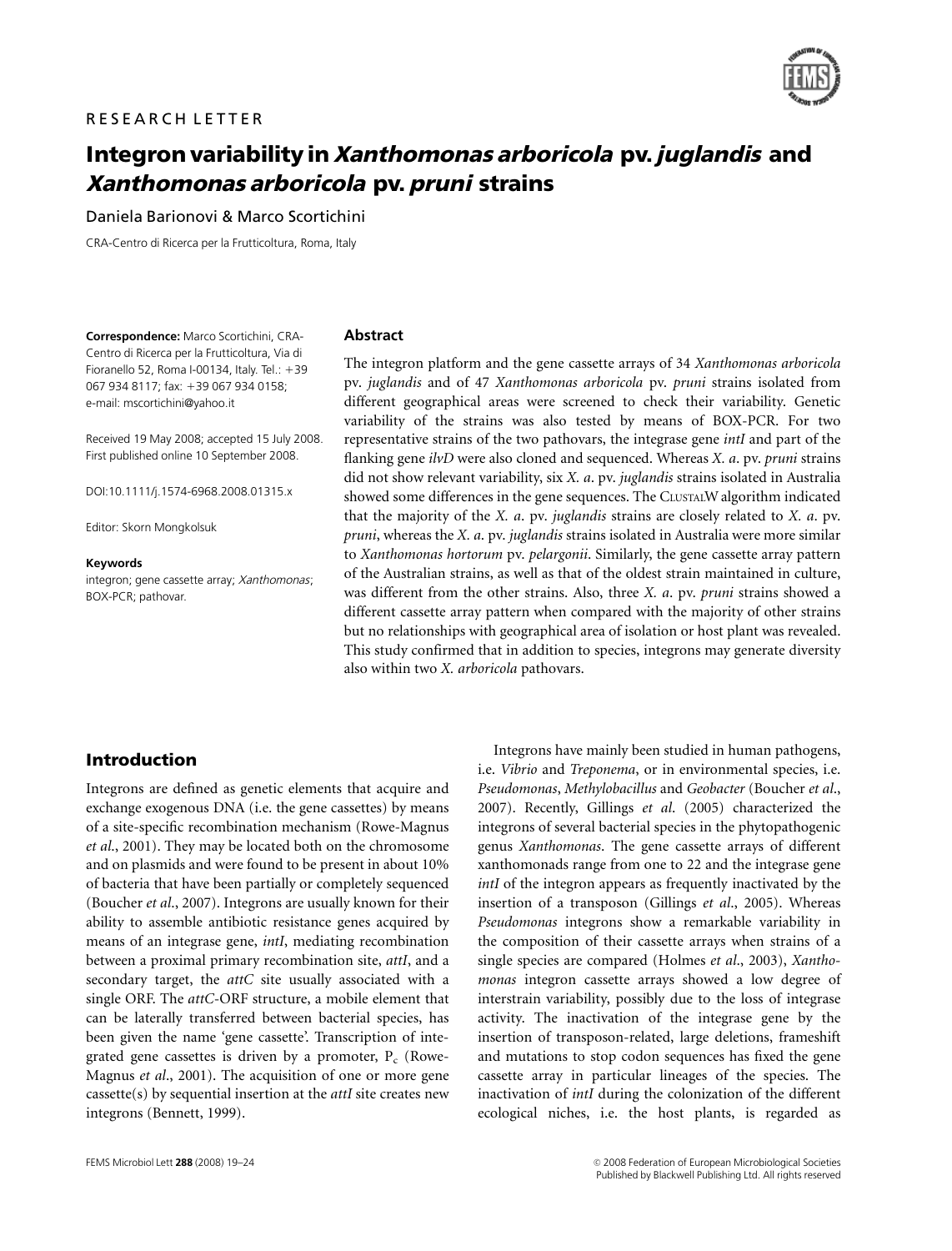fundamental for bacterial lineages to adapt to a particular host, thus becoming a pathovar (Gillings et al., 2005).

In contrast to the above-mentioned findings of cassette arrays in Xanthomonas, strains of the pathovar pruni of Xanthomonas arboricola showed less homogeneity in integron gene cassette arrays (Barionovi & Scortichini, 2006). In fact, among the 28 strains tested, three showed a clearly different cassette array pattern. These findings prompted us to investigate if such variability is present in other pathovars of X. arboricola and in other X. a. pv. pruni strains isolated from different geographical areas and host plants. Furthermore, we wished to verify the sequence variability of the integrase gene and that of its flanking gene ilvD. Our study indicates that variability in integron cassette arrays exists in Xanthomonas arboricola pv. juglandis, the causal agent of walnut (Juglans regia L.) blight, and in X. a. pv. pruni, inciting the bacterial angular leaf spot of stone fruits. In the case of X. a. pv. juglandis, we also demonstrate an apparent relationship between the cassette arrays and the geographical origin of the strains studied. Xanthomonas arboricola pv. juglandis strains also showed differences in the sequence of the integrase gene, *intI*, and in the flanking gene *ilvD*.

## Materials and methods

## Bacterial strains

Xanthomonas arboricola pv. juglandis and X. a. pv. pruni strains used in this study are listed in Table 1. All strains were routinely cultured on glucose–yeast extract–calcium carbonate (GYCA) medium (Van den Mooter et al., 1987), at  $25 - 27$  °C.

#### DNA preparation

For DNA preparation, a loopful of  $c$ . 3 mm in diameter was taken from single colonies grown for 24 h at  $25-27$  °C on GYCA, suspended in sterile saline (0.85% of NaCl in distilled water) and centrifuged at 12 000 *g* for 2 min. After the supernatant was discarded, the pellet was suspended in bidistilled, filtered water to an OD corresponding to  $1-2 \times 10^7$  CFU mL<sup>-1</sup>. The suspension was placed in boiling water for 10 min and then stored at  $-20$  °C.

## Integron gene cassette arrays

In order to detect cassette arrays and for tests for heterogeneity in the arrays, the proximal integron gene cassette region of X. arboricola strains was amplified using primers MRG17 (5'-GATACTYRGCGCAACACCGC) and AJ60 (5'-CRRSKTCGGCTTGAAYGARTTG) (Gillings et al., 2005). PCR mixtures and thermal cycling were those described by Gillings et al. (2005). The gels were stained with ethidium bromide, visualized under a UV transilluminator (Spectroline) and photographed with a Kodak Gel Logic 100 Imaging System apparatus. The runs were performed in triplicate.

# Cloning and DNA sequencing of the integrase gene

The PCR-amplified ilvD-integrase DNA fragments obtained using primers AJH95 (5'-GGCGGCCCCGGNATGCAR GARATG-3') and MRG18 (5'-GCGGTGTTGCGCYRAG TATC-3') of X. a. pv. juglandis DAR 76583 and X. a. pv. juglandis ISF B1 as well as X. a. pv. pruni ISF 465 and X. a. pv. pruni NCPPB 2587 were purified from 1.5% agarose gel with the Wizard SV Gel and PCR clean-up system, as described by the manufacturer (Promega) and ligated in pGem-T easy vector (Promega). Ligated plasmids were transformed into competent Escherichia coli strain TOP10  $F'$  cells (Invitrogen) and the bacteria spread onto Luria– Bertani agar plates containing  $50 \mu g \text{mL}^{-1}$  ampicillin, 0.5 mM isopropylthio-β-D-galactopyranoside and  $80 \,\mu\text{g}\,\text{mL}^{-1}$  X-gal. Plasmid DNA isolated from 15 white colonies was purified and digested according to Sambrook et al. (1989), and digested with EcoRI to verify the presence of the inserts. Plasmids were sequenced with primers M13F and M13R. DNA fragments were prepared for sequencing using a Qiagen Plasmid Midi kit according to the manufacturer's instructions (Qiagen). All the sequences were determined at the Primm sequencing service. The integron sequences of *X. a.* pvs. *juglandis* and *pruni* were aligned with other integron sequences of Xanthomonas species and pathovars obtained from NCBI GenBank. CLUSTALW (Higgins et al., 1994) was used to construct a dendrogram from aligned sequences based on the neighbour-joining algorithm. The confidence of genetic relationships was tested with 1000 bootstrap replications using MEGA version 3.1 (Kumar et al., 2004).

#### Nucleotide accession numbers

The integron sequence data were submitted to the EMBL/GenBank database under the following accession numbers: X. a. pv. juglandis ISF B1, AM905244; X. a. pv. juglandis DAR 76583, AM905372; X. a. pv. pruni ISF 465, AM9053374; X. a. pv. pruni NCPPB 2587, AM905375.

#### BOX-PCR

The repetitive-sequence PCR method and thermal cycling used was that of Louws et al. (1994). BOXA1R primer (5'-CTACGGCAAGGCGACGCTGACG) synthesized by Primm was used. PCRs were run on an Eppendorf Mastercycler programmable thermal controller. The gels were stained and photographed with a Kodak Gel Logic 100 Imaging System apparatus. The runs were performed in triplicate.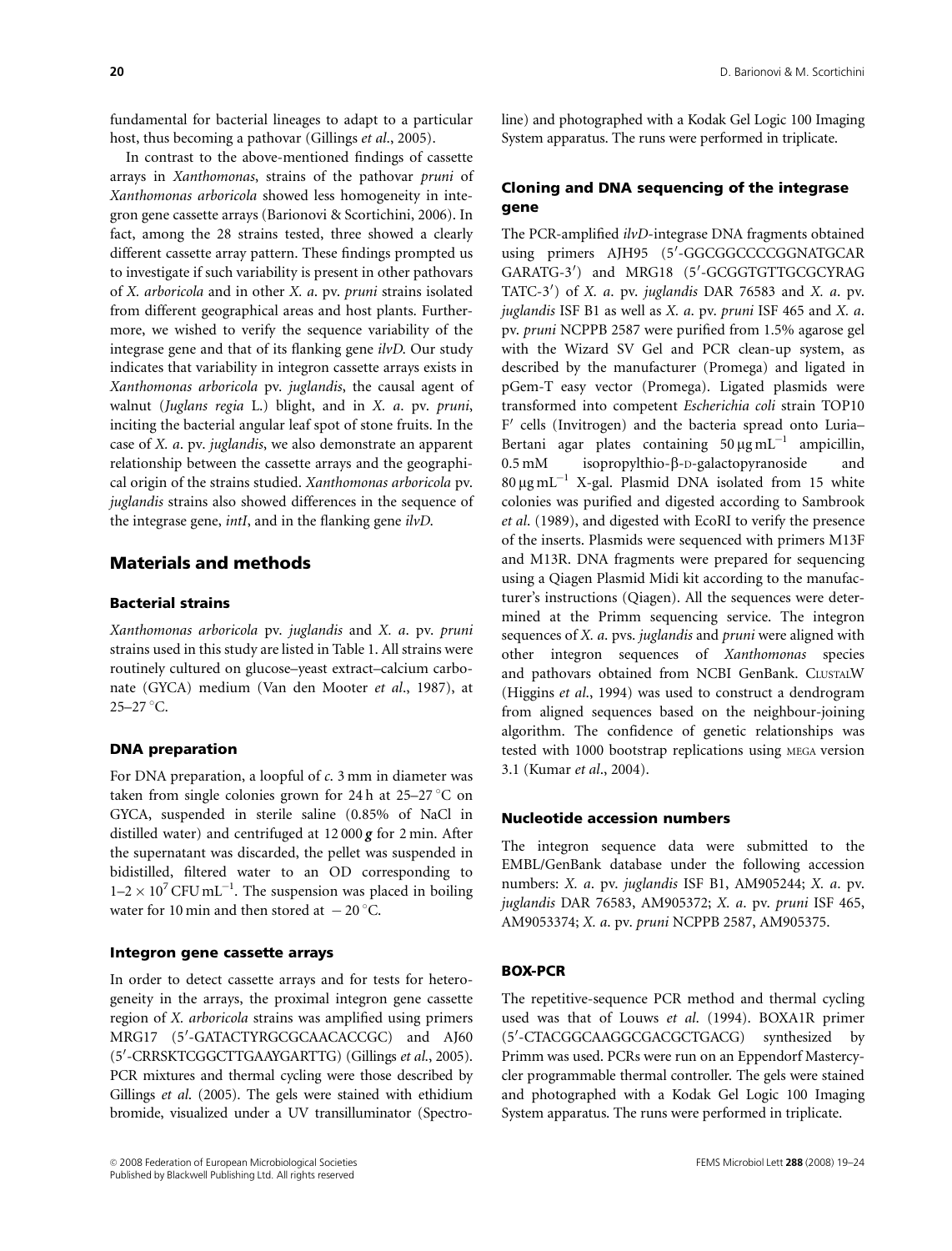Table 1. List of Xanthomonas arboricola pv. juglandis and X. arboricola pv. pruni strains used in this study and integron gene cassette profile types

| Strain isolation            | Host plant profile | Year      | Country      | Cassette |
|-----------------------------|--------------------|-----------|--------------|----------|
| X. arboricola pv. juglandis |                    |           |              |          |
| NCPPB 362                   | Juglans regia      | 1955      | UK           | C        |
| NCPPB $411$ <sup>T</sup>    | Juglans regia      | 1956      | New Zealand  | Α        |
| NCPPB 412                   | Juglans regia      | 1956      | New Zealand  | Α        |
| NCPPB 413                   | Juglans regia      | 1957      | New Zealand  | Α        |
| <b>NCPPB 1447</b>           | Juglans regia      | 1962      | Romania      | Α        |
| CFBP 1022                   | Juglans regia      | 1967      | France       | Α        |
| DAR 73873                   | Juglans regia      | 1999      | Australia    | B        |
| DAR 73874                   | Juglans regia      | 1999      | Australia    | B        |
| DAR 33423                   | Juglans regia      | NΚ        | Australia    | B        |
| DAR 76582                   | Juglans regia      | <b>NK</b> | Australia    | C        |
| DAR 76583                   | Juglans regia      | NΚ        | Australia    | B        |
| DAR 76584                   | Juglans regia      | <b>NK</b> | Australia    | B        |
| ISF <sub>B1</sub>           |                    | 2002      |              |          |
|                             | Juglans regia      |           | Italy        | Α        |
| ISF <sub>B2</sub>           | Juglans regia      | 2002      | Italy        | Α        |
| ISF <sub>B3</sub>           | Juglans regia      | 2002      | Italy        | Α        |
| ISF FR1                     | Juglans regia      | 2003      | Italy        | Α        |
| ISF FR2                     | Juglans regia      | 2003      | Italy        | Α        |
| ISF FR3                     | Juglans regia      | 2003      | Italy        | Α        |
| ISF FR4                     | Juglans regia      | 2003      | Italy        | Α        |
| ISF <sub>N15</sub>          | Juglans regia      | 2004      | Italy        | Α        |
| ISFN16                      | Juglans regia      | 2004      | Italy        | Α        |
| ISF <sub>N17</sub>          | Juglans regia      | 2004      | Italy        | A        |
| ISFN18                      | Juglan regias      | 2004      | Italy        | Α        |
| ISF N19                     | Juglans regia      | 2004      | Italy        | Α        |
| ISF N20                     | Juglans regia      | 2004      | Italy        | Α        |
| ISF <sub>D1</sub>           | Juglans regia      | 2005      | Italy        | Α        |
| ISF <sub>D2</sub>           | Juglans regia      | 2005      | Italy        | Α        |
| ISF <sub>D3</sub>           | Juglans regia      | 2005      | Italy        | Α        |
| <b>ISF G1.1</b>             | Juglans regia      | 2006      | Italy        | Α        |
| ISF $G1.2$                  | Juglans regia      | 2006      | Italy        | Α        |
| ISF G1.3                    | Juglans regia      | 2006      | Italy        | Α        |
| <b>ISF G1.4</b>             | Juglans regia      | 2006      | Italy        | Α        |
| <b>ISF G1.5</b>             | Juglans regia      | 2006      | Italy        | Α        |
| <b>ISF G1.6</b>             | Juglans regia      | 2006      | Italy        | Α        |
| X. arboricola pv. pruni     |                    |           |              |          |
| <b>NCPPB 2587</b>           | Prunus armeniaca   | 1973      | South Africa | Α        |
| DAR 56679                   | Prunus armeniaca   | 1987      | Australia    | Α        |
| ISF XAlb 2                  | Prunus armeniaca   | 2005      | Italy        | Α        |
| ISF XAIb 3                  | Prunus armeniaca   | 2005      | Italy        | Α        |
| ISF XAIb 4                  | Prunus armeniaca   | 2005      | Italy        | Α        |
| ISF XAIb 5                  | Prunus armeniaca   | 2005      | Italy        | Α        |
| NCPPB 926                   | Prunus domestica   | 1960      | South Africa | А        |
| DAR 61729                   | Prunus domestica   | 1988      | Australia    | Α        |
| DAR 72009                   | Prunus dulcis      | 1996      | Australia    | Α        |
| IVIA 3161-2-1               | Prunus dulcis      | 2006      | Spain        | Α        |
| IVIA 3181-3-1-8             | Prunus dulcis      | 2006      | Spain        | Α        |
| IVIA 3171-1-1-1             | Prunus dulcis      | 2006      | Spain        | Α        |
| IVIA 3162-4-5               | Prunus dulcis      | 2006      | Spain        | Α        |
| <b>NCPPB 1607</b>           | Prunus persica     | 1964      | Australia    | Α        |
| <b>NCPPB 2588</b>           | Prunus persica     | 1973      | South Africa | Α        |
| <b>NCPPB 3156</b>           | Prunus persica     | 1979      | Italy        | Α        |
| DAR 33420                   | Prunus persica     | 1980      | Australia    | Α        |
| DAR 41285                   | Prunus persica     | 1982      | Australia    | Α        |
| DAR 41286                   | Prunus persica     | 1982      | Australia    | Α        |
| DAR 41287                   | Prunus persica     | 1982      | Australia    | Α        |
| ISF <sub>45</sub>           | Prunus persica     | 1993      | Italy        | Α        |
|                             |                    |           |              |          |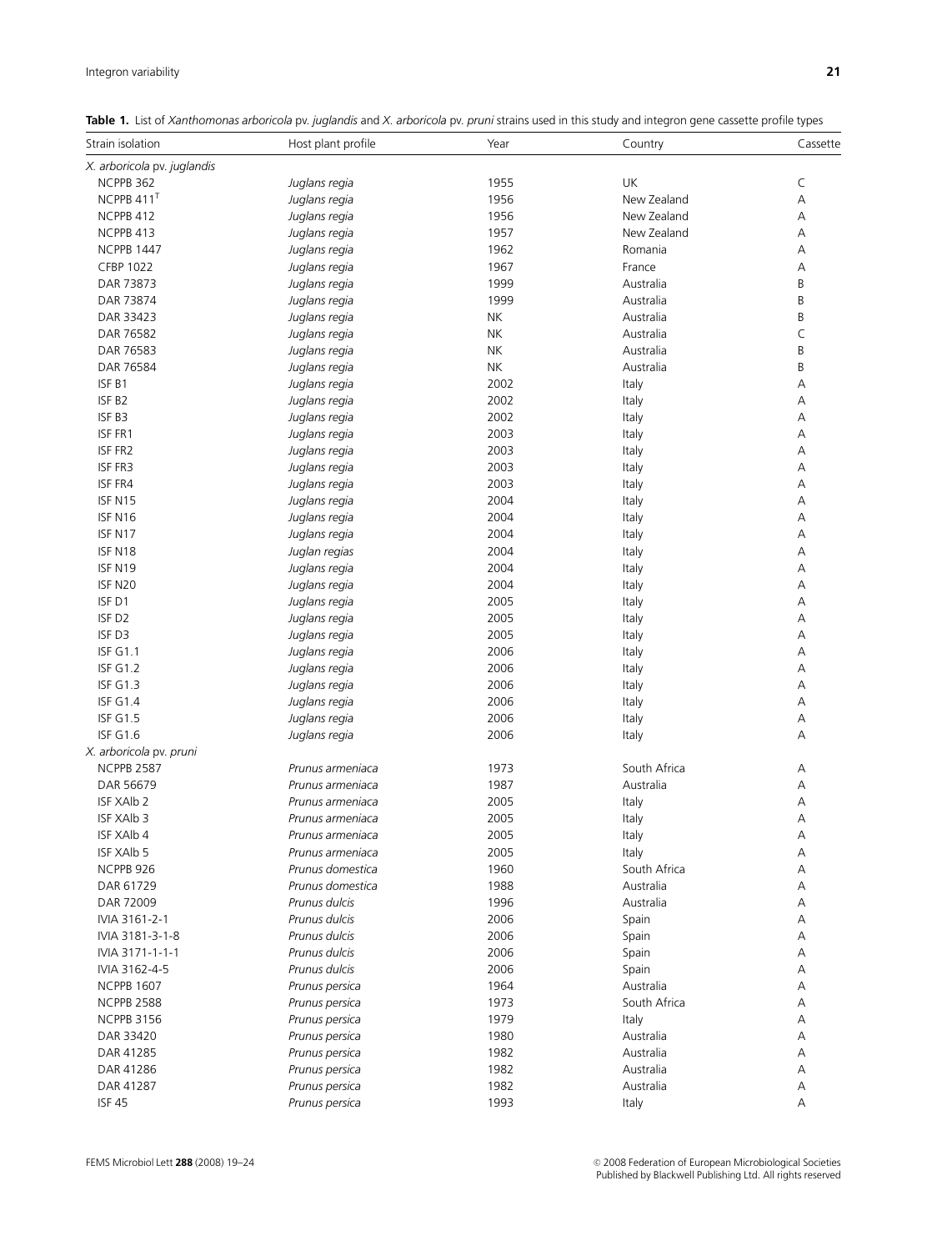Table 1. Continued

| Strain isolation   | Host plant profile | Year | Country   | Cassette |
|--------------------|--------------------|------|-----------|----------|
| DAR 69849          | Prunus persica     | 1994 | Australia | Α        |
| <b>ISF 461</b>     | Prunus persica     | 1996 | Italy     | Α        |
| <b>ISF 462</b>     | Prunus persica     | 1996 | Italy     | Α        |
| <b>ISF 463</b>     | Prunus persica     | 1996 | Italy     | Α        |
| <b>ISF 464</b>     | Prunus persica     | 1996 | Italy     | Α        |
| <b>ISF 465</b>     | Prunus persica     | 1996 | Italy     | Β        |
| <b>ISF 514</b>     | Prunus persica     | 1997 | Italy     | Α        |
| <b>ISF 515</b>     | Prunus persica     | 1997 | Italy     | Α        |
| IVIA 2826-2        | Prunus persica     | 2003 | Italy     | Α        |
| IVIA 2835-1        | Prunus persica     | 2003 | Spain     | Α        |
| <b>IVIA 2863-1</b> | Prunus persica     | 2004 | Spain     | А        |
| ISF X1P            | Prunus persica     | 2005 | Italy     | Α        |
| <b>ISF X2P</b>     | Prunus persica     | 2005 | Italy     | А        |
| DAR 33337          | Prunus salicina    | 1978 | Australia | Α        |
| DAR 56680          | Prunus salicina    | 1987 | Australia | Α        |
| <b>ISF 55</b>      | Prunus salicina    | 1991 | Italy     | Β        |
| <b>ISF 66</b>      | Prunus salicina    | 1991 | Italy     | Α        |
| ISF <sub>43</sub>  | Prunus salicina    | 1993 | Italy     | Β        |
| <b>ISF 444</b>     | Prunus salicina    | 1998 | Italy     | Α        |
| ISF XP12           | Prunus salicina    | 2000 | Italy     | Α        |
| ISF Sus 1          | Prunus salicina    | 2002 | Italy     | Α        |
| ISF Sus 2          | Prunus salicina    | 2002 | Italy     | А        |
| ISF Sus 4          | Prunus salicina    | 2002 | Italy     | Α        |
| IVIA 2647-1-3      | Prunus salicina    | 2002 | Spain     | Α        |
| IVIA 2649-1        | Prunus salicina    | 2002 | Spain     | Α        |
| ISF Sus 5          | Prunus salicina    | 2003 | Italy     | Α        |

T, Pathotype strain; NK, not known.

CFBP, Collection Francaise de Bactéries Phytopathogènes, Angers, France; DAR, Australian Collection of Plant Pathogenic Bacteria, Rydalmere, Australia; ISF, Culture Collection of C.R.A.-Centro di Ricerca per la Frutticoltura, Roma, Italy; IVIA, Culture Collection of Instituto Valenciano de Investigaciones Agrarias, Moncada-Valencia, Spain; NCPPB, National Collection of Plant Pathogenic Bacteria, York, UK.

### **Results**

All 81 X. arboricola strains generated complex banding patterns upon PCR amplification with primers AJH60 and MRG17, enabling the amplification of the integron gene cassette arrays. The overall patterns of the two pathovars was clearly different. In addition, within each pathovar, some strains showed a different banding pattern. The integron gene cassette arrays of the majority of X. a. pv. juglandis strains showed the same pattern (group A). However, six strains isolated in Australia and the oldest X. a. pv. juglandis strain maintained in an international culture collection, namely NCPPB 362, isolated in 1955 in the United Kingdom, showed a distinct profile. In fact, five of the six Australian strains clustered within group B, whereas NCPPB 362 and DAR 76582 clustered within group C (Fig. 1a). Concerning X. a. pv. pruni, three of 47 strains tested (i.e. ISF 43 and ISF 465, isolated from Prunus persica, and ISF 55, isolated from Prunus salicina) showed a different pattern with one PCR product differentiating the three strains (Fig. 1b). In this case, no relationships between the geographical area of strain isolation

or host plant from which the strain was isolated could be inferred.

BOX-PCR fingerprinting confirmed the genetic diversity of the X. a. pv. juglandis strains isolated in Australia. In fact, these strains showed differences in the banding pattern when compared with the other  $X$ .  $a$ . pv. juglandis strains. However, the genetic variability of this pathovar is relevant, as pointed out by means of other techniques and strains, different fingerprinting being observed (see Discussion). The three *X. a.* pv. *pruni* strains showing a different cassette array pattern did not show relevant differences with the other strains in their BOX-PCR profiles (data not shown).

Primers AJH95 and MRG18 enabled PCR amplification of part of the ilvD gene and of the integrase gene intI. All the X. a. pv. juglandis strains isolated in Australia showed a slightly different PCR product from the other 32 X. a. pv. juglandis and 47 X. a. pv. pruni strains tested. For comparative purposes, the PCR product of X. a. pv. juglandis DAR 76583 and ISF B1, as well as of X. a. pv. pruni ISF 654 and NCPPB 2587, was cloned and sequenced. CLUSTALW analysis revealed that X. a. pv. juglandis ISF B1, representing the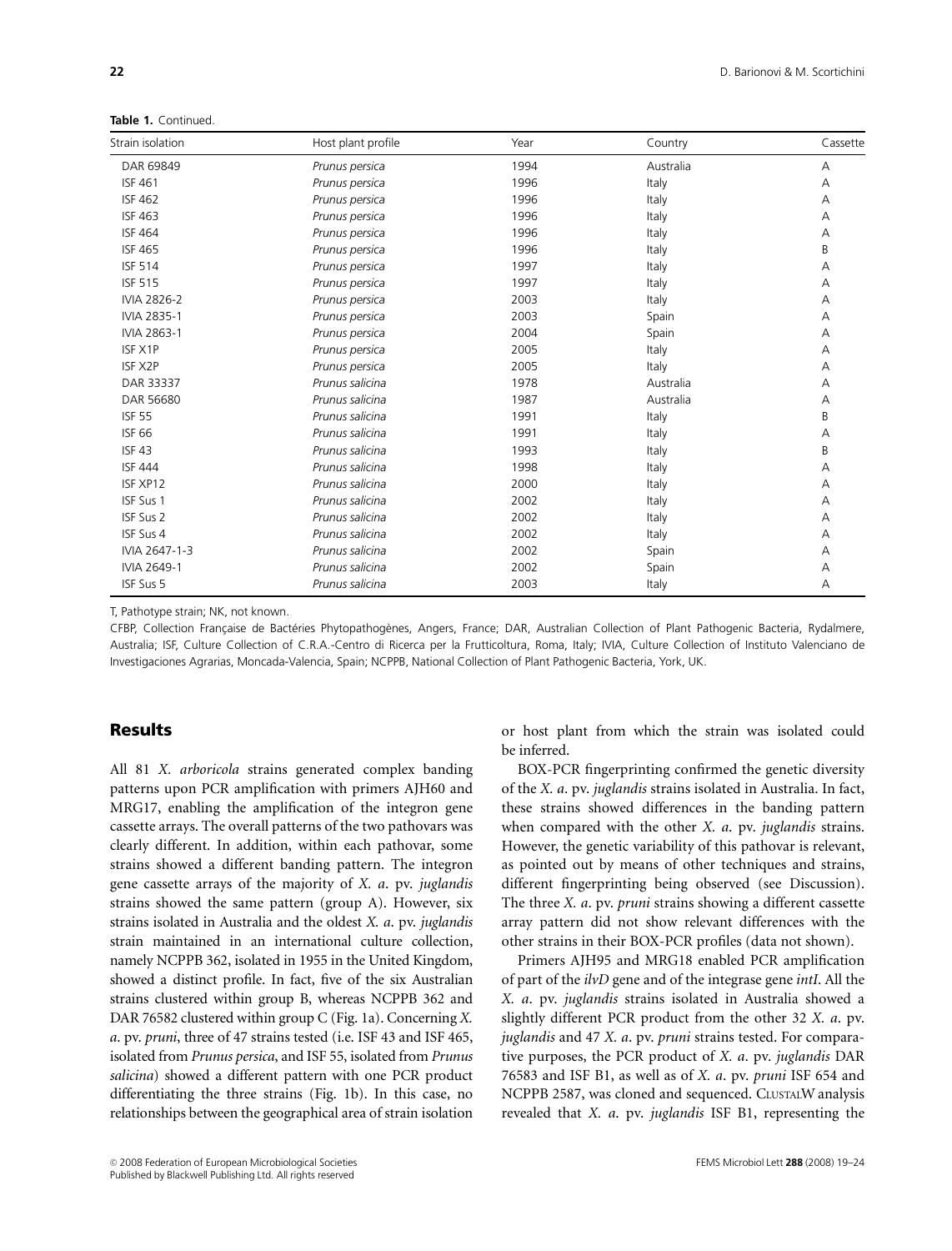

Fig. 1. (a) PCR amplification of the proximal integron gene cassette in Xanthomonas arboricola pv. juglandis strains using primers MRG17 and AJH60. M, molecular size marker, 1-kb ladder (Promega); m, molecular size marker, pGem (Promega). Lane 1, NCPPB 411; lane 2, ISF N17; lane 3, DAR 76583; lane 4, DAR 76584; lane 5, NCPPB 362; and lane 6, DAR 76582. A, B and C indicate the three groups of  $X$ . a. pv. juglandis strains revealed by integron gene cassette analysis. The majority of strains are included into the group A. (b) PCR amplification of the proximal integron gene cassette in Xanthomonas arboricola pv. pruni strains using primers MRG17 and AJH60. M, molecular size marker, 1-kb ladder (Promega). Lane 1, ISF 55; lane 2, ISF 43; lane 3, ISF 465; lane 4, ISF 464; lane 6, ISF 463; lane 7, ISF 515; lane 8, IVIA 2826-2; lane 9, IVIA 2849-1; and lane 10, ISF 444. A, B, the two groups of  $X$ . a. pv. pruni strains revealed by integron gene cassette analysis. The majority of strains are included within group A.

majority of the strains, was closely related to the X. a. pv. pruni strains, whereas X. a. pv. juglandis DAR 76583 was closely related to Xanthomonas hortorum pv. pelargonii (Fig. 2), thus confirming the difference of this strain, and, probably, of all Australian strains that showed a very similar PCR product.

## **Discussion**

This study has shown that variability can exist in the integron gene cassette arrays of strains belonging to X. a. pvs. juglandis or pruni. This variability appears to be more relevant in pv. juglandis, which showed three different cassette array profiles. Interestingly, all the six strains isolated in Australia tested here were clearly shown to be different from the majority of the strains obtained from other areas. However, the oldest X. a. pv. juglandis strain maintained in an international culture collection, NCPPB 362, isolated in the United Kingdom in 1955, showed a different pattern to that of the Australian strains. The distinctiveness of these strains was also confirmed by BOX-PCR, revealing a different fingerprinting pattern. These findings confirm that the genetic variability of X. a. pv. juglandis is relevant, as indicated previously using amplified fragment length polymorphism and repetitive-sequence PCR analysis (Loreti et al., 2001; Scortichini et al., 2001). In addition, three of the 47 X. a. pv. pruni strains tested showed a distinct banding pattern for their cassette arrays. No correlation between geographical area of isolation or host plant was found. All the additional 19 strains not studied



Fig. 2. Dendrogram of relationships between Xanthomonas arboricola pvs. juglandis and pruni strains obtained with CLUSTALW and the neighbour-joining algorithm. The dendrogram was obtained by comparing part of the *ilvD* gene and part of the integrase *intl* gene.

previously (Barionovi & Scortichini, 2006) showed the same profile as the majority of the strains, including those isolated in Australia. By contrast, BOX-PCR fingerprinting did not reveal differences for the three strains showing a different cassette array pattern from those of the other strains. Whereas *X. a.* pv. *juglandis* was not studied by Gillings *et al.* (2005), these authors reported for one of the three X. a. pv. pruni strains investigated, namely DAR 33337, a different gene cassette array.

Gillings et al. (2005) stressed that inactivation of the integrase gene in particular lineages has fixed the gene cassette arrays in the different pathovars and has highlighted the possible link between such a fixation of cassette arrays in different Xanthomonas species and pathovars and the events that lead to the host-specific pathogenesis in such lineages. They also note that, in general, strains within individual pathovars have identical cassettes. However, the present study revealed that strains of the same pathovar may have different cassette arrays. This could mean that adaptation to particular environments encountered by some lineages of certain pathovars can be putatively linked to different gene cassette arrays even though the function of these genetic elements in xanthomonads is largely unknown.

Sequencing of part of the *ilvD* gene and of the integrase gene *intI* of the integron platform revealed that some *X*. *a*. pv. juglandis strains differ from the majority of the strains. In fact, DAR 76583, representative of the six strains isolated in Australia that showed a different PCR product, appears to be more closely related to  $X$ .  $h$ . pv. *pelargonii* than to the strains of pv. pruni as observed for the majority of the strains. Gillings et al. (2005) found that large deletions are present along the integrase gene of some Xanthomonas species. Xanthomonas arboricola pv. juglandis was not